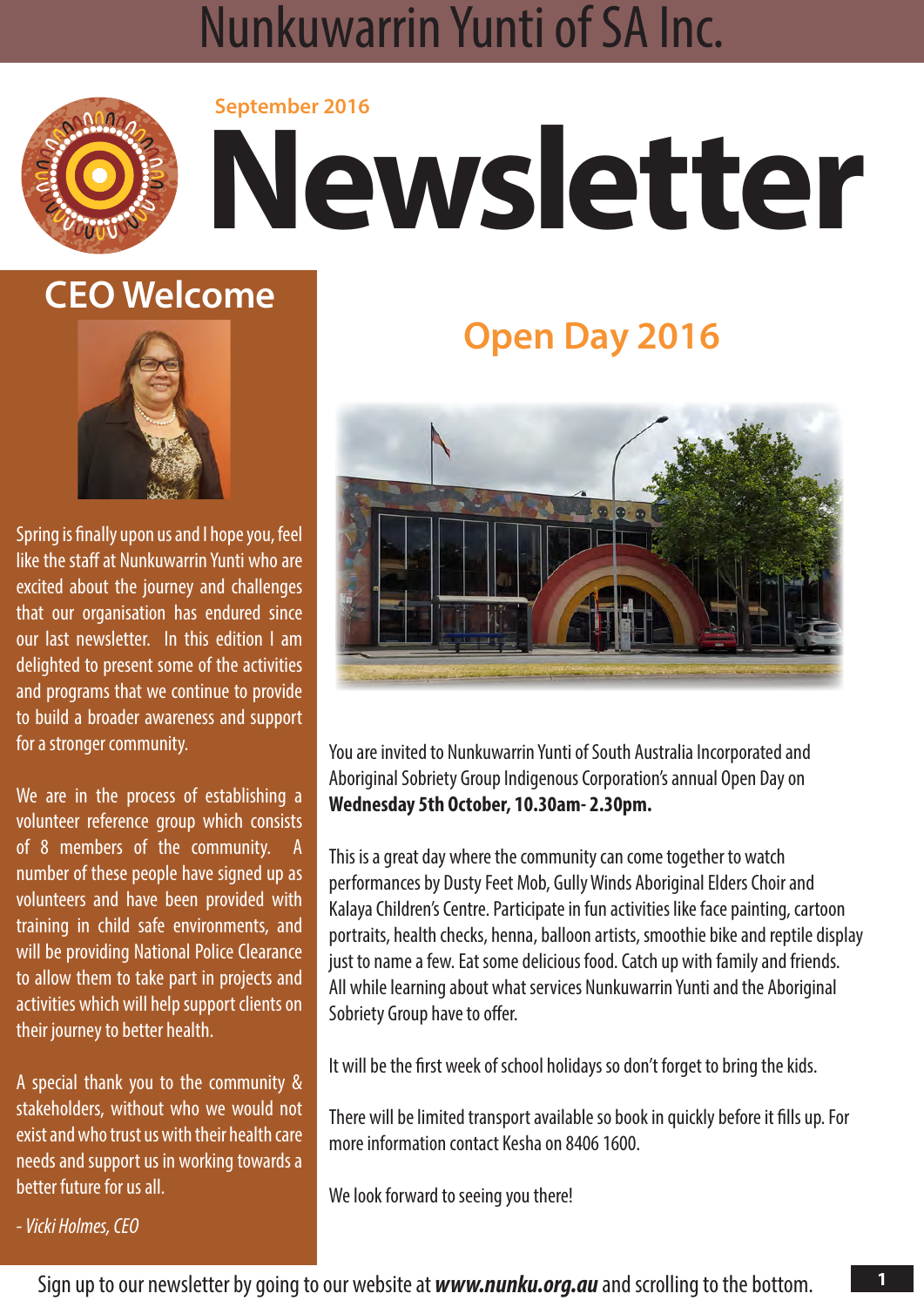## **Strong Women Solids Kids Update**

The Maternal and Child Health team has been really busy in the last few months. We have come up with a name and a logo for the program and are excited to introduce the 'Strong Mums Solid Kids' Program.

 In the picture is our team, so far consisting of Angela the Midwife, Devinia, Aboriginal Health Practitioner, Lena, Aboriginal Health worker and Clare, Child health Nurse and coordinator. In the middle is our banner with the Logo. The Nunkuwarrin Logo on the Mothers pregnant belly signifies Nunkuwarrin Yunti's caring for the next generation while the Hands of the father, family and community provide strength and support for Mother and children.

We have had 2 successful launches in Wakefield and Brady St where fun was had by families, children and staff. Our first antenatal group has begun in Brady St where parents to be can get great information and support to help them prepare for the exciting journey of parenting ahead of them.

We are seeing clients for pregnancy care and healthy kids checks and immunisations and are happily accepting referrals.



# **Towilla Purruttiappendi Update**

Towilla Purruttiappendi, in partnership with Oz Harvest, have been busy facilitating the NEST (Nice Easy Simple Tips) program for clients.



The NEST program was held at Nunkuwarrin Yunti for 6 consecutive weeks and commenced on Wednesday August 3rd August, going through to Wednesday September 7th at 10.30am-12.30pm.



The scope of the program was to cover some basic nutrition, cooking healthy food on a budget and how to reduce waste by using all food items, and clever purchasing and use of food.

Topics were covered in several modules



such as: balancing your diet; eating food for long-lasting energy; the truth about fats, oils and sugars; budgeting; and healthy eating for young children and parents as well as reading food labels, planning, storing and strategies to reduce waste.

The NEST facilitators were able to provide a variety of mainly rescued food items for cooking, with clients learning new skills with preparing and cooking the meals as wells as helpful ideas on how to reduce costs. They were also provided with delicious recipe ideas for times when you might get stuck for healthy options with limited ingredients. Each participant is provided with a workbook that is full of recipes and helpful hints.



Each Wednesday the halls of Nunkuwarrin Yunti were being filled with delightful smells from the participants cooking skills. We saw lots of smiles and full bellies at the end of each session. Participants also got to take home what they did not eat, as well as any left-over ingredients to use in their homes for themselves and their families.



It's great to see TP staff, Oz Harvest facilitators and clients come together and really enjoy the sessions, along with the social connection that came with group participation.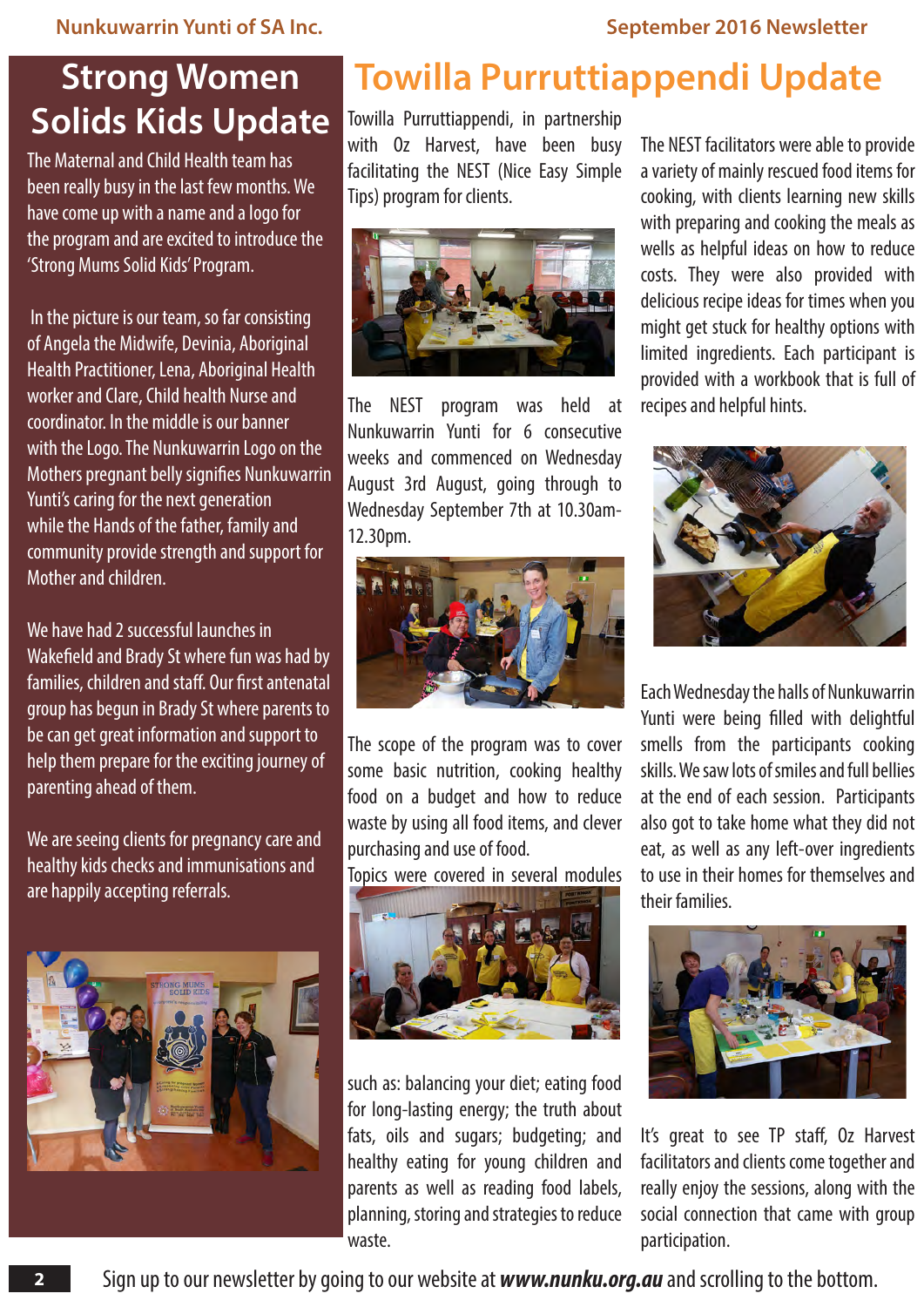# **Organisational Accreditation World Hepatitis Day**

In July 2016, an external review was completed which measured Nunkuwarrin Yunti against Quality Improvement Council (QIC) Health and Community Services Standards 6th edition 2010.

We are excited to announce that we will be re accredited for another 3 years. Nunkuwarrin Yunti is committed to providing quality care to the community. Meeting the QIC standards supports the ongoing improvements to the services we deliver and help us ensure we are providing the best care and environment for our clients, community and staff. Nunkuwarrin Yunti plans to continue reviewing and improving systems and processes that will support staff to provide the best care.

# **Celebrating Great Achievements**

The Strong Mums Solid Kids Program would like to send a big shout out to super team member Devinia Binnell otherwise known as the beautiful and dynamic Beanz for completing a 3 month super intensive Healthy Under 5 Kids education package. With the tutor-age of Mary Houlahan (Child Health Nurse) she has learned all about what makes kids grow strong and well and how to support our parents and families to be the best they can be. Well done Beanz.

Also, congratulations to Shaun Jacobson and Devinia Binell on the successful completion of the 3 month SA Health immunisations course. They now know all about how vaccines work and why we give them. They can now explain to parents the benefits and the myths about immunisations so that our parents are better informed and can feel safe immunising their children. Great Job guys.

# **Well done, Stephen!**

Counsellor, Stephen Meredith competed in the 2016 Athlete's Foot Adelaide Marathon Festival on Sunday 14th August. Stephen ran the 42.2 km marathon in 4 hours 11 minutes. What an achievement! Congratulations, Stephen.



Thursday 28 July was World Hepatitis Day. The theme for this year is "elimination" . The goal is to eliminate hepatitis as a public health threat by 2030.



The Harm Minimisation Team had a display in the foyer .

### With key health messages:

- New Hep C medicines result in a cure for 90-95% of people.
- New medicines are taken as tablets with very few side effects
- $\cdot$  They are taken for as little as 8-12 weeks in most cases

A raffle was run through the week with prizes from Hepatitis SA here's Younice our winner:



Since the treatments became available on 1 March in Australia, more than 20,000 people with Hep C have started treatment. Australia is tracking well to achieve nearly 20% of all people with Hep C on treatment resulting in a cure for more people than the previous 20 years combined.

If you know of anyone wishing to minimise their drug and alcohol issues and at risk of blood borne viruses please contact the Harm Minimisation Team on 8406 1600 .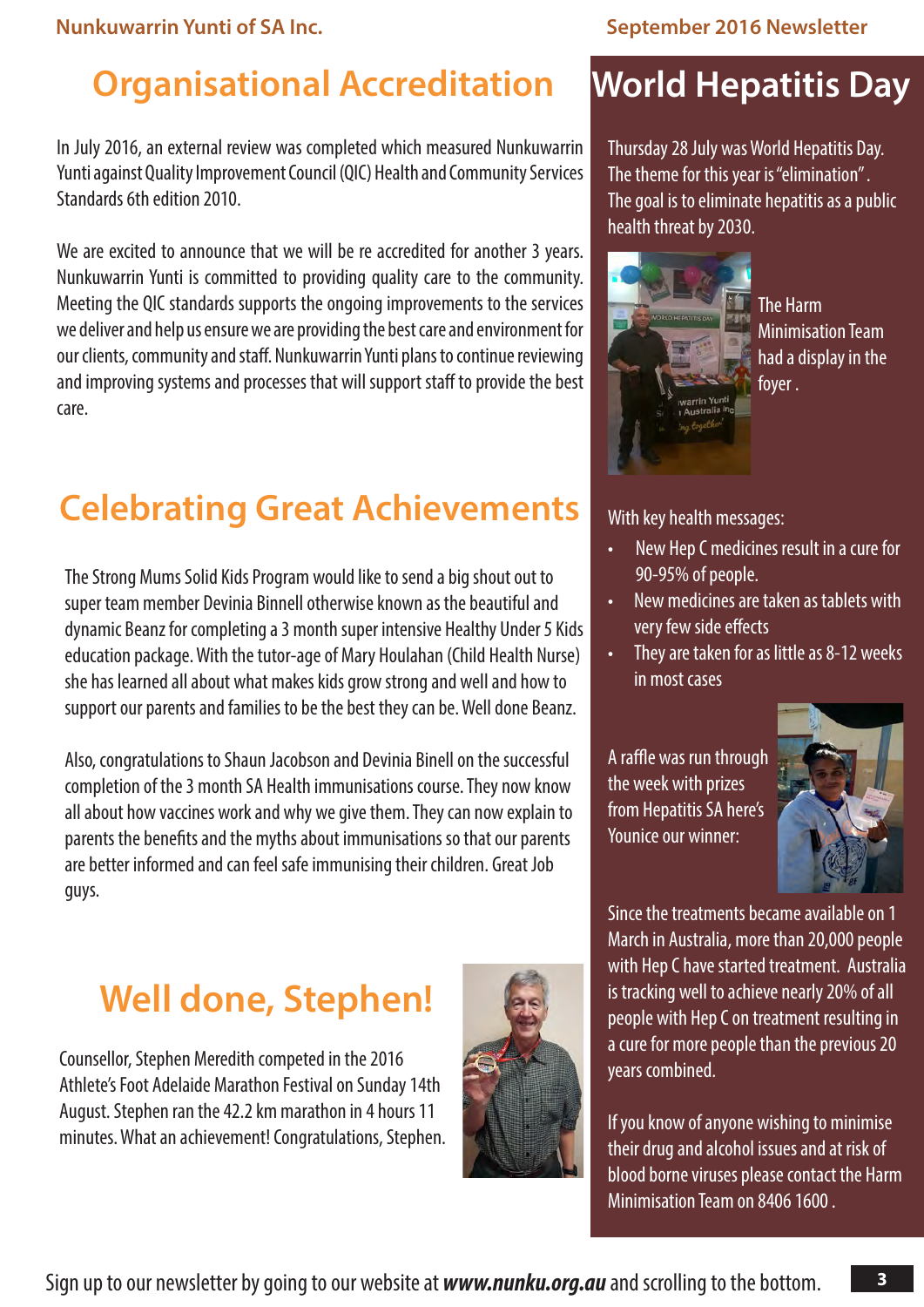

It affects our young people through to our Elders. Some Aboriginal people think diabetes is normal, but it doesn't need to be.

By getting a better understanding of the things that increase the chances of getting Type 2 diabetes and the problems it causes, it will help us find better ways of stopping the problem.

The Aboriginal Diabetes Study may help health workers and doctors understand how to help Aboriginal people and how to look after them better. For Aboriginal people in South Australia the benefits may include fewer eye, feet, kidney and heart problems from diabetes, or may delay these problems for longer.

To make a real difference for Aboriginal communities we need the help of a lot of Aboriginal people in South Australia! The Aboriginal Diabetes Study want to see 2000 people with diabetes and 2000 who do not have it. So even though you do not have diabetes we need you!

So, if you are Aboriginal, over 15 years old and in South Australia the Aboriginal Diabetes Study needs your help and together we can beat diabetes!

Nunkuwarrin Yunti is passionate about improving the health of our mob and are currently supporting Wardliparingga with the recruitment of our clients and community for this very important study.

If you would like more information, or would like to register your interest please visit **<https://aboriginaldiabetes.com/>**

## **NAIDOC Week 2016**

NAIDOC Week is held each year during the first full week of July. There are various events held during this time to acknowledge, celebrate and promote Aboriginal and Torres Strait Islander culture and history as well as building on respectful relationships.

Nunkuwarrin Yunti were involved in 5 events during this years NAIDOC Week. Here are some photo's of what we got up to:

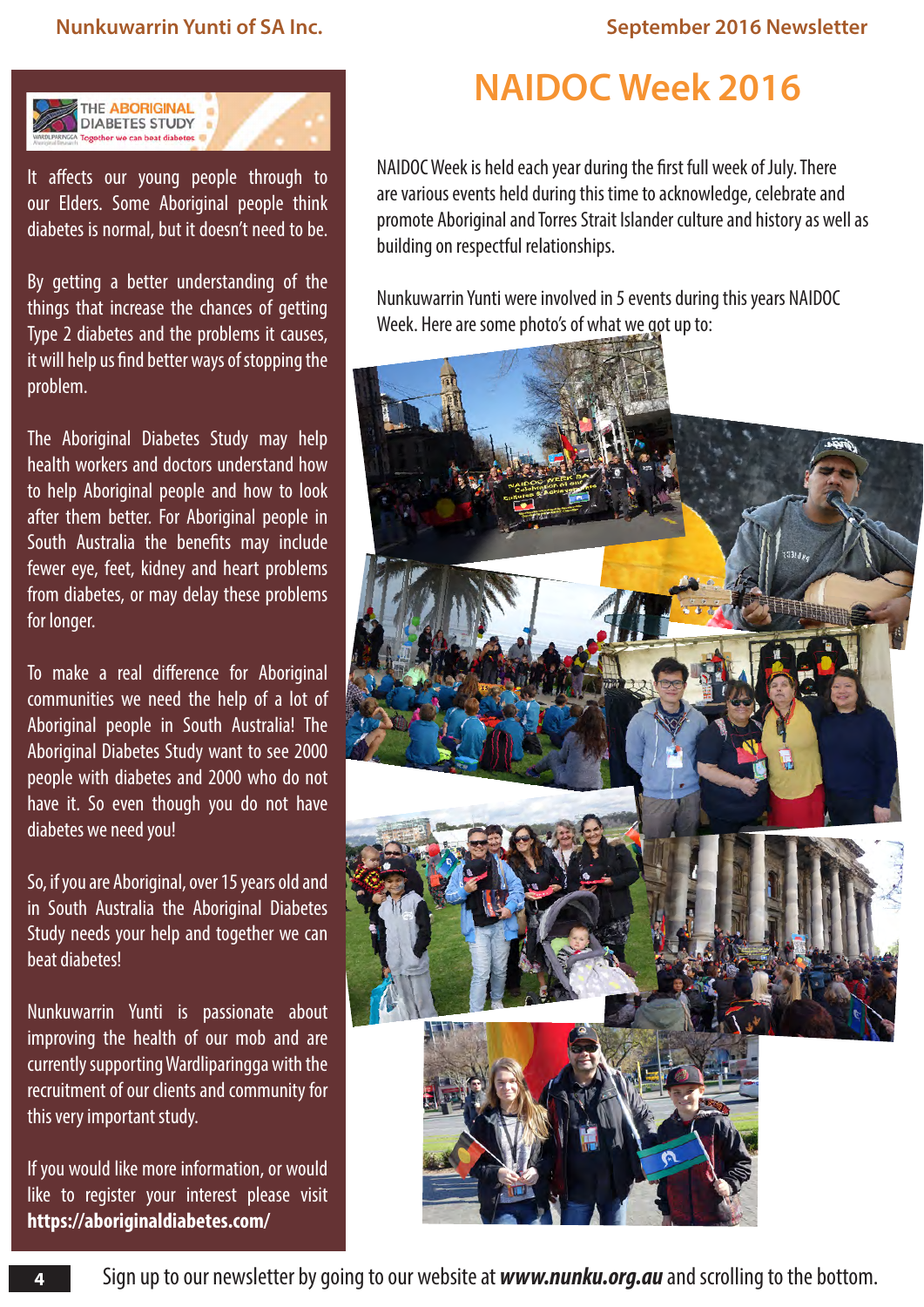# **Celebration of Learning**

It was a great joy to be part of another Celebration of Learning where Nunkuwarrin Yunti, through its People Development Unit, had the opportunity to celebrate the hard work the students had completed. When we look back at the last 12 months we have all done so much and we are proud to say that we have walked alongside our students and supported one another through this journey.

The day was well attended by graduating students and their supportive families, friends and colleagues. Key qualifications that students graduated from this year included the following:

- CHC30112 Certificate III in Community Services Work (Strong Spirit Strong Mind) - 12 Graduated
- CHC30112 Certificate III in Community Services Work 11 Graduated
- HLT40113 Certificate IV in Aboriginal and/or Torres Strait Islander Primary Health Care 7 Graduated
- 10506NAT Certificate IV in Stolen Generation Family Research and Case Management 7 Graduated
- 10401NAT Diploma of Narrative Approaches for Aboriginal People (Counselling, Group and Community Work) 10 Graduated
- As well as Short Courses  $-69$  completed, and
- Workshops 77 Completed



Through the RTO students are able to gain recognition of their learnings which we think of a ticket to create positive change in our community one life at a time. Think of it as your ticket to create positive change in our community one life at a time.

Once again CONGRATULATIONS to you all!

# **Do you know about SAMESH?**

SAMESH South Australia + Mobilisation, Empowerment for Sexual Health a program of SHine SA and Victorian AIDS Council (VAC) provides services for gay men, men who have sex with men and people living with and or affected by HIV. SAMESH has a dynamic and creative pool of committed men and women working to improve the lives of the gay men and PLHIV across Adelaide and beyond. SAMESH appointed Damien Ralphs as a Health Promotions Officer in August 2016; many of you may know Damien for his work within community. He has responsibility for multiple projects in the coming year and he looks forward to establishing a safe space at SAMESH for younger and old LGBTIQ Aboriginal people… Now a few words from Damien...

Damien Ralphs (Gunnai/Kurnai & Wotjabulok) says "Get off the couch, drop that chocolate and stop hibernating!". Damien is launching the Spring phase of the 'The Drama Downunder', a national campaign for men who have sex with men, all about STIs and the importance of regular sexual health checks. Keep an eye out for events with a Spring theme. Meanwhile, Damien says check out the website at www.thedramadownunder.info, and if you have 20



minutes to spare, come into Rapido at 57 Hyde Street in town for a rapid HIV test on a Friday night or Saturday morning.

Sign up to our newsletter by going to our website at *www.nunku.org.au* and scrolling to the bottom.

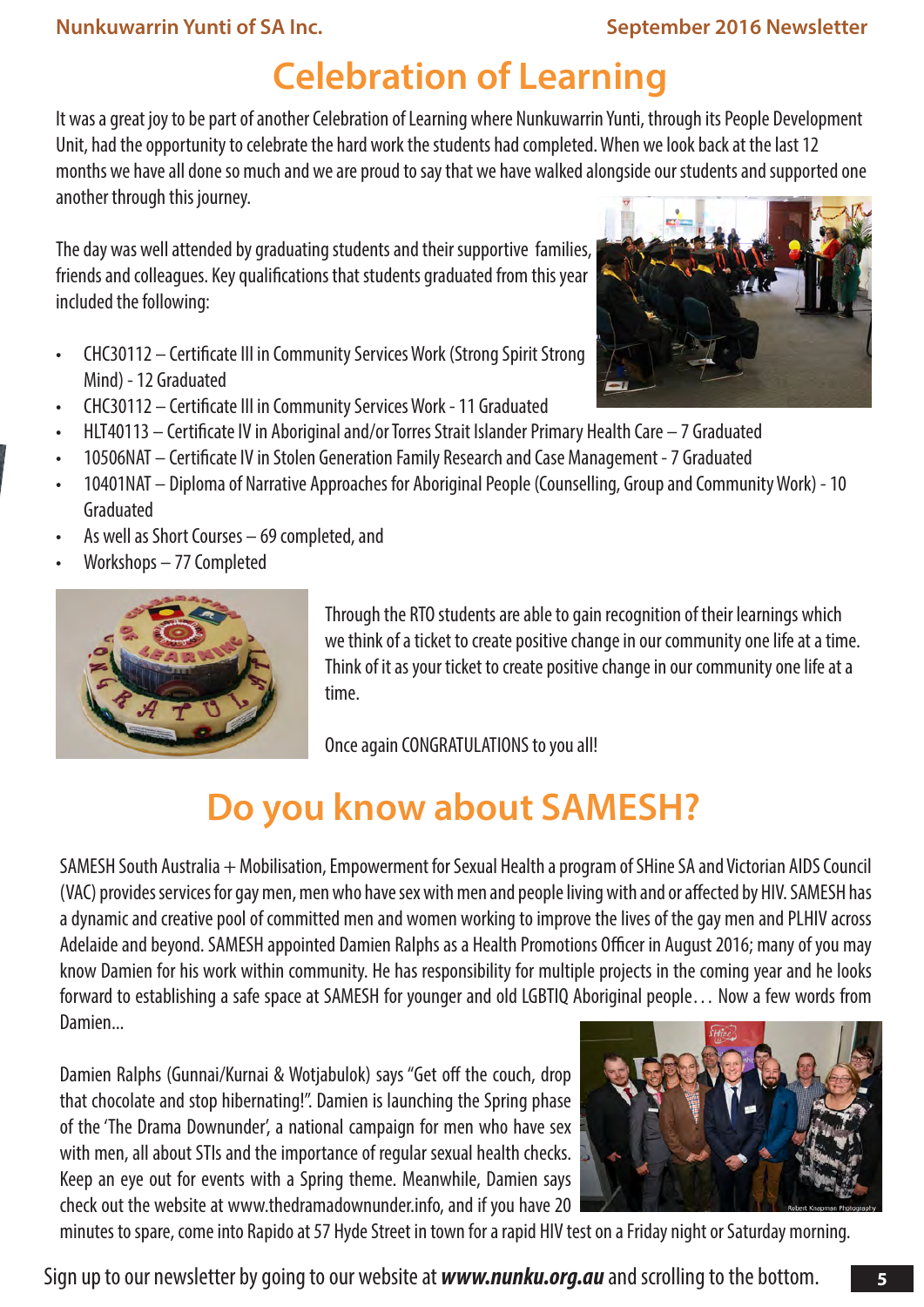## **Spirit Fun Run & Walk**

Dates have been confirmed for the 2016 Spirit Fun Run & Walk! The event will be held at Fremont Park, Elizabeth (Corner of Main North Road and Yorktown Road) on Sunday 23rd October from 9:30am – 2:30pm.

The day will consist of a 500 meter trail that can be completed up to four times. All ages and all fitness levels can participate. Participants can run, jog, walk, hop, skip or dance the trail. The more laps, the more colours you will be bombed with. Most importantly, let's not forget the delicious BBQ & free fun activities for the whole family. Come along in fancy dress for your chance to win! For more information and to register visit: **[https://spiritfunrun.](https://spiritfunrun.eventbrite.com.au/) [eventbrite.com.au/](https://spiritfunrun.eventbrite.com.au/)**

Please register early to receive a T-shirt & glasses on the day (while stocks last).



# **Tackling Tobacco Team Update**

## **The Nunkuwarrin Yunti Tackling Tobacco Team has a new look!**

It's been a big couple of months for the Tackling Tobacco Team. Firstly we would like to introduce our new artwork developed by Ochre Dawn and Allan Sumner. The artwork has been created to articulate the journey Nunkuwarrin Yunti and our community take to become healthy and smoke free. It emphasises the communities' dreams and aspirations.



## **Like us on Facebook**



To coincide with the launch of the Tackling Tobacco Teams new artwork our Facebook site has adopted a brand new look. The Facebook page contains current news from the Tackling Tobacco Team along with lots of community stories, photos, competitions and giveaways. The Facebook page is an interactive space for the community, therefore we encourage everyone to follow us and join in on supporting our community to be healthy and smoke free. Jump onto **[www.facebook.com/](www.facebook.com/tacklingtobacco) [tacklingtobacco](www.facebook.com/tacklingtobacco)** to check it out.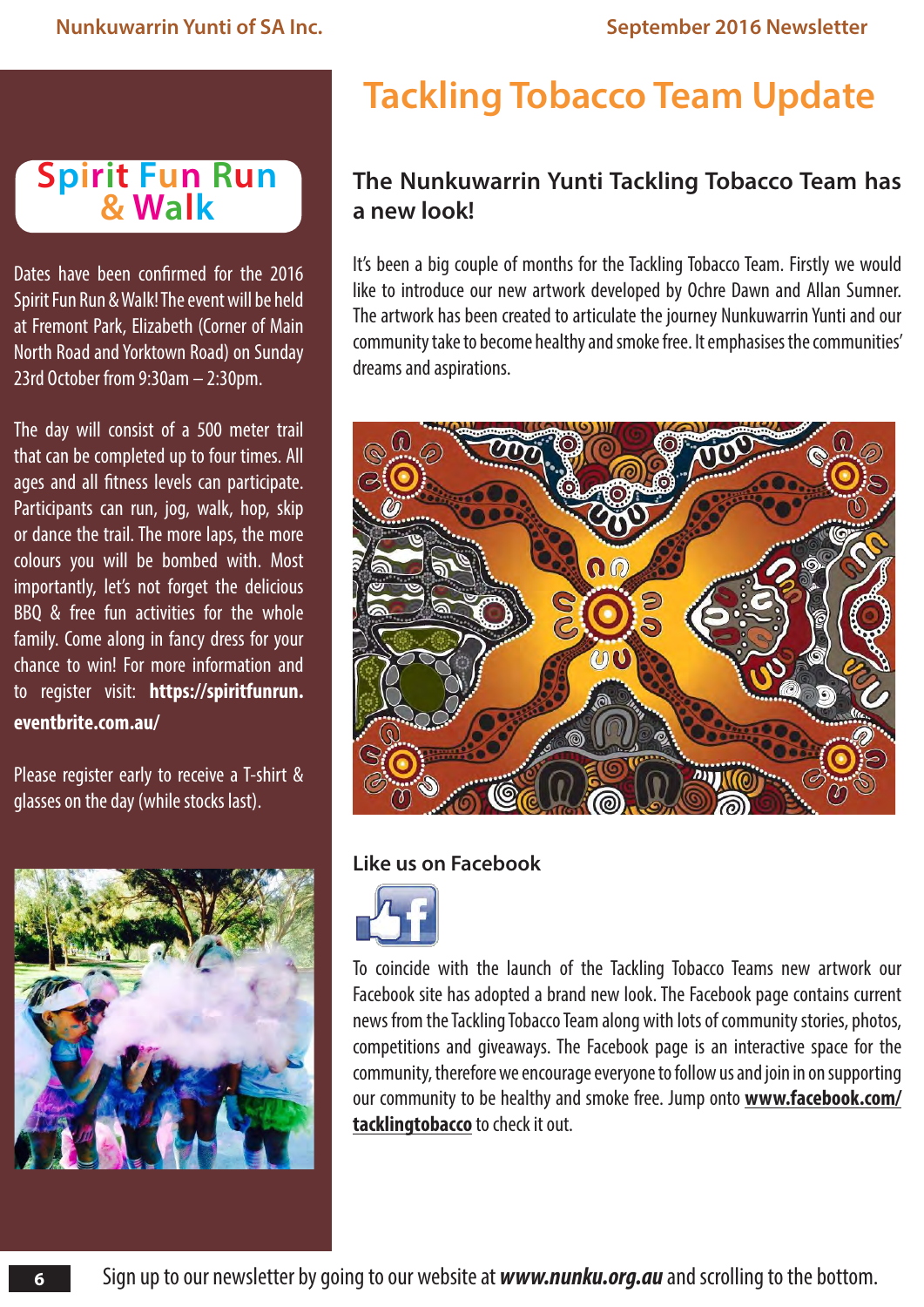# **Nathan is Rewriting his Story**

The Tackling Tobacco Team get super inspired to hear about the communities' determination to be healthy and smoke free. In this newsletter we would like to highlight a great story from Nathan Kauschke. A big congratulations to Nathan for giving up the smokes and thankyou for sharing your story!

### **"Stop making excuses, smoking just makes things worse"**

Mr Nathan Kauschke has felt energised and motivated to get fit and healthy since giving up the smokes 952 hours ago, that is 5 weeks ago. Family members have commented on Nathan's improved breathing and he's feeling relieved. As an asthmatic, quitting smoking has had a huge impact on his health. "Stop making excuses – smoking just makes things worse" Nathan said as he spoke about his journey to quit.

In the past the excuses to smoke were endless for Nathan. For example certain times triggered him to smoke, when he got up in the morning or after dinner, when feeling stressed or on holidays. Previously Nathan found it very difficult to quit as smokos were an excuse to socialise. Whilst completing his degree at university he knew that in-between lectures, if he went to the smoking areas all the "black fellas" would be there. However encouragement from his girlfriend to stop smoking compelled Nathan to never quit quitting.

While he was a smoker the cost of cigarettes did not really phase him. However now that he's quit he's realised that in as little as 5 weeks he's saved over \$600, extra money to dedicate to his passion for sports and recreation. The free mobile app "Smoke Free" has helped Nathan to keep track of how much money he's saved on cigarettes and how many cigarettes he's not smoked. It also provides motivation by calculating the days and hours smoke free, monitors improvements in his health, contains a cravings diary and provides frequent hints and tips. The app has been a great incentive and key to Nathan's success.

Further the Nunkuwarrin Yunti Tackling Tobacco Team has provided Nathan with one-on-one support and education around the use of nicotine replacement therapy. Nicobate oral strips initially helped Nathan to manage the cravings, however now he doesn't need them.

Nathan's excited to see many members of his family give up the smokes and his friends from University are quitting too. When he first quit he felt envious of those smoking around him and in the past this feeling led to relapses. The biggest challenge for Nathan has been changing his attitude toward smoking. Now when he sees others smoking he feels sorry for them and is glad it's not him. "I tell my friends don't offer me cigarettes, I don't want the temptation" said Nathan. Asking those around him to support his decision to be smoke free has helped Nathan to succeed.

"At the end of the day we need to think about our lives! Look at us black fellas, we die so much younger and yet so many Aboriginal people smoke. We need to think about our children, our future, and give them good environments to live in. Think about the consequences of smoking" said Nathan.



The Nunkuwarrin Yunti Tackling Tobacco Team aim to encourage Aboriginal & Torres Strait Islander people living in the metropolitan Adelaide region to quit smoking. Need help to quit? Contact **tacklingtobacco@nunku.org.au** or phone 8406 1600.